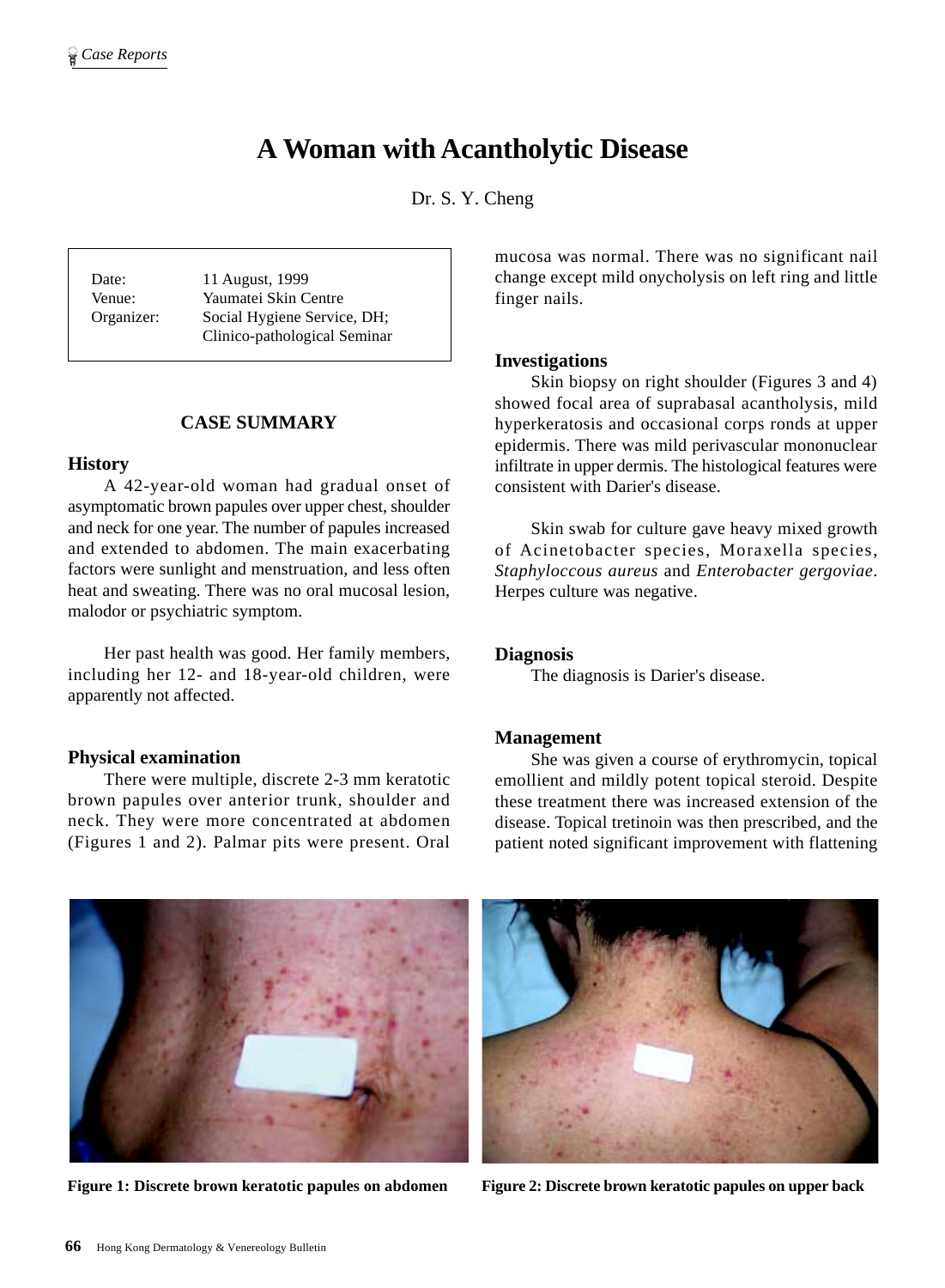

**Figure 3: Low power picture showing superficial perivascular lymphocytic infiltrate with two discrete foci of acantholytic dyskeratosis (arrows). (By courtesy of Dr. K. C. Lee, Department of Pathology, PMH)**



**Figure 4: High power view showing prominent suprabasal acantholysis in association with dyskeratotic cells - the corps ronds (arrow heads) and grains (arrow), hypergranulosis, and hyperkeratosis. (By courtesy of Dr. K. C. Lee, Department of Pathology, PMH)**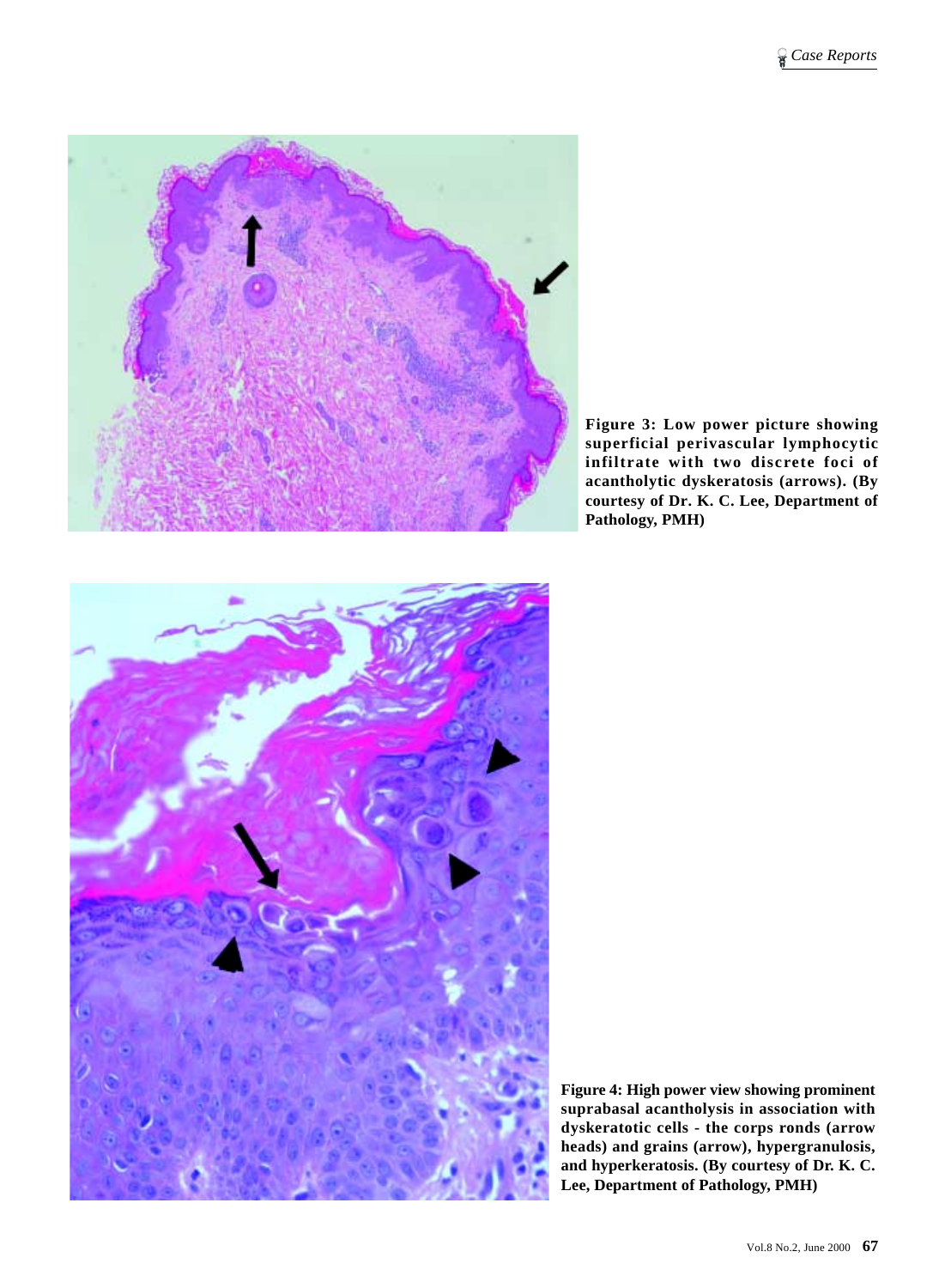of the papules after two months' treatment. Thorough family screening was planned.

# **REVIEW ON DARIER'S DISEASE**

Darier's disease is an uncommon hereditary acantholytic disease with an autosomal dominant inheritance.<sup>1</sup> The prevalence ranged from 1:55,000 to 1:100,000.2 A study of family pedigrees found that skip generation was unusual and hence it was deduced that the penetrance was complete.<sup>3</sup> However, there was significant phenotypic variation between and within each generation. Nevertheless, 47% of the patients are sporadic cases as a result of new mutations.<sup>2</sup>

#### **Clinical features**

Darier's disease typically has its onset in second decade. There are warty, brown itchy papules and plaques affecting seborrhoeic areas (face, scalp, trunk and groin). Seborrhoeic pattern is the commonest (92%).<sup>2</sup> The other less common pattern are flexural (6%), nevoid and hand.<sup>2</sup> Ninety percent of the patients has mild to moderate severity and male patients tend to have more severe outcome than female patients.2

Palm, nails and oral mucosal involvement are common. Palmar pits and nail changes often occur early and precede the appearance of rash. "Sandwich sign" of nails is pathognomonic and it consists of longitudinal red alternating with white line.<sup>2</sup> Other nail changes include nail fragility, free edge V-shaped notch, longitudinal ridging and split. Oral mucosal lesions consist of white keratotic papules on hard palate (sandpaper appearance), cobblestone lesions on buccal mucosa and fissuring of tongue.

The disease tends to persist lifelong with periods of exacerbation related to sweating, minor cutaneous trauma, ultraviolet light exposure and menstruation.

#### **Complication and association**

In most severe condition, the patient may suffer from social embarrassment as a result of extensive and vegetative lesions with malodor. Affected patients are prone to widespread cutaneous herpes simplex and bacterial infection. However, there is no specific

immune defect found in these patients.<sup>4</sup> Increased prevalence of neuropsychiatric disorders such as manicdepressive illness, epilepsy, mental retardation and schizophrenia was found.<sup>1</sup> It is possible that different gene mutations leading to Darier's disease and other psychiatric conditions might lie on the same chromosome. Furthermore, bone cyst, renal and testicular agenesis were rarely associated with Darier's disease.

#### **Histology**

The most distinguished histological feature of Darier's disease is acantholytic dyskeratosis. <sup>5</sup> Acantholysis is demonstrated as suprabasal cleft or rarely vesicular formation whereas dyskeratosis manifests as corps ronds and grains of Darier. Corps ronds are found in the granular layer. They have irregular eccentric and sometimes pyknotic nuclei, surrounded by a clear halo enclosed within a basophilic or eosinophilic "shell". There may be variable amount of highly irregular keratohyaline granules. Grains are located within the horny layer. They are flattened oval cells with elongated cigar-shaped nuclei and abundant keratohyaline granules.

#### **Comparison with other acantholytic diseases**

There are four groups of acantholytic disorders: autoimmune, hereditary, non-hereditary nonimmunological and epidermal tumors with acantholysis (Table  $1$ ).<sup>6</sup>

Pemphigus is an autoimmune disease whereas the hereditary acantholytic diseases, namely Darier's disease and Hailey-Hailey disease, are inherited in an autosomal dominant fashion. The gene location of Darier's disease (chromosome 12q23-24.1) was mapped at different region from Hailey-Hailey disease  $(chromosome 3q21-24).$ <sup>7</sup> Grover's disease is a nonhereditary, non-immunological disorder and its pathogenesis is not fully understood.

There are also various distinguishing features in the clinical manifestations and histology among Darier's disease, Hailey-Hailey disease and pemphigus vulgaris, as shown in Table 2.

#### **Pathogenesis**

Keratinocyte adhesion is mediated by three major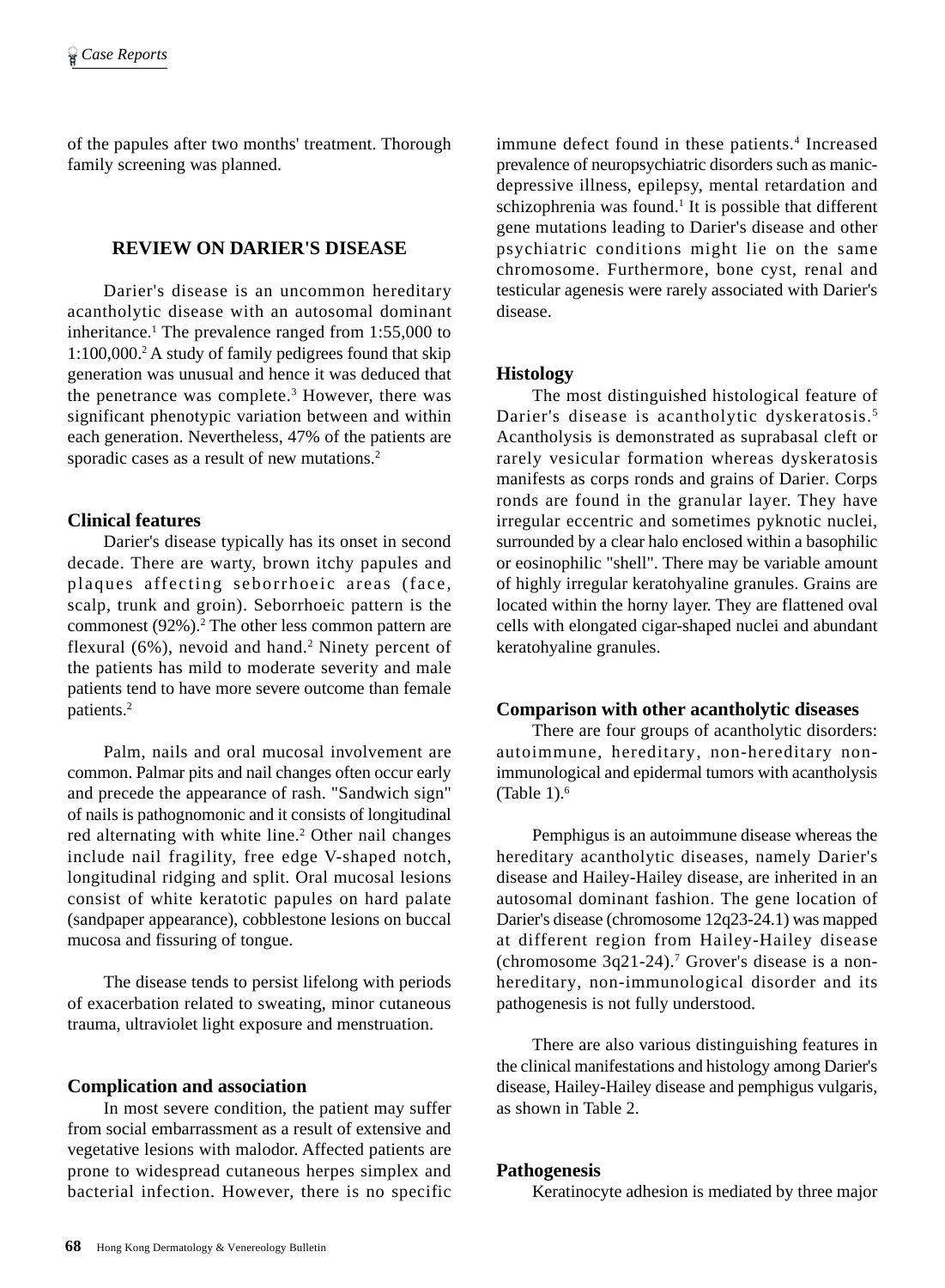| Tuble 1, 1, per of acumently the direction |                                              |                                                       |  |  |  |
|--------------------------------------------|----------------------------------------------|-------------------------------------------------------|--|--|--|
| <b>Groups</b>                              | <b>Diseases</b>                              | <b>Examples</b>                                       |  |  |  |
| Group 1                                    | Autoimmune disease                           | Pemphigus group                                       |  |  |  |
| Group 2                                    | Hereditary disease                           | Darier's disease, Hailey-Hailey disease               |  |  |  |
| Group 3                                    | Non-hereditary and non-immunological disease | Grover's disease                                      |  |  |  |
| Group 4                                    | Epidermal tumours with acantholysis          | adenoid squamous cell carcinoma, acantholytic actinic |  |  |  |
|                                            |                                              | keratinosis                                           |  |  |  |
|                                            |                                              |                                                       |  |  |  |

**Table 1. Types of acantholytic diseases**

#### **Table 2. Comparison of acantholytic diseases**

|                                                       |                                                                      | Non-autoimmune, hereditary                                                            |                                                                    | <b>Autoimmune</b>                                 |
|-------------------------------------------------------|----------------------------------------------------------------------|---------------------------------------------------------------------------------------|--------------------------------------------------------------------|---------------------------------------------------|
|                                                       | <b>Diseases</b>                                                      | Darier's disease                                                                      | <b>Hailey-Hailey disease</b>                                       | Pemphigus vulgaris/foliaceus                      |
|                                                       | <b>Inheritance</b>                                                   | <b>AD</b>                                                                             | AD                                                                 |                                                   |
| <b>Gene mapping</b>                                   |                                                                      | 12q 23-24.1                                                                           | 3q 21-24                                                           |                                                   |
| Age of onset                                          |                                                                      | $2nd$ decade                                                                          | 2 <sup>nd</sup> to 4 <sup>th</sup> decade                          | $40-60$                                           |
|                                                       | <b>Site of lesions</b>                                               | mostly seborrheic                                                                     | flexural                                                           | generalized or local                              |
|                                                       |                                                                      |                                                                                       | <b>Clinical features</b>                                           |                                                   |
|                                                       | 1. Cutaneous                                                         | greasy keratotic                                                                      | blisters, erosions on                                              | blisters, erosions on                             |
|                                                       | features                                                             | papules with crusting                                                                 | erythematous base                                                  | erythematous base                                 |
|                                                       | 2. Oral mucosa                                                       | $^{+}$                                                                                |                                                                    | $\hspace{0.1mm} +$                                |
|                                                       | 3. Nail                                                              | $^{+}$                                                                                | $+/-$                                                              |                                                   |
|                                                       |                                                                      |                                                                                       | <b>Histology</b>                                                   |                                                   |
| Site of cleft                                         |                                                                      | suprabasal                                                                            | intraepithelial                                                    | intraepithelial                                   |
| <b>Adjacent epithelium</b>                            |                                                                      | intact                                                                                | disintegrating                                                     | intact                                            |
| Corps ronds/grain                                     |                                                                      | $+$                                                                                   | rarely                                                             |                                                   |
| <b>Dermal infiltrate</b>                              |                                                                      | mononuclear                                                                           | mononuclear                                                        | mononuclear, eosinophils                          |
|                                                       | <b>Immuno-fluorescence</b>                                           |                                                                                       |                                                                    | $^{+}$                                            |
|                                                       |                                                                      |                                                                                       | Pathogenesis                                                       |                                                   |
|                                                       | Immuno-electro-                                                      | In acantholytic cells, intracellular (desmoplakin I/II,                               |                                                                    | In acantholytic cells, dissolution of             |
|                                                       | plakoglobin) and extracellular (desmoglein) portion of<br>microscopy |                                                                                       |                                                                    | desmoplakin and plakoglobin does not              |
|                                                       | desmosomes dissolve into cytoplasm.                                  |                                                                                       | occur but there is partial or total<br>dissolution of desmogleins. |                                                   |
| Adherens junctions (E cadherin, b catenin) are partly |                                                                      |                                                                                       |                                                                    |                                                   |
|                                                       | dissolved.                                                           |                                                                                       |                                                                    |                                                   |
|                                                       |                                                                      | These abnormalities are found in lesional and less severely<br>in peri-lesional skin. |                                                                    | No abnormality is found in<br>peri-lesional skin. |

types of adhesive and communicative structures: desmosome (desmoglein, desmoplakin I/II, plakoglobin), adherens junction (plakoglobin, E cadherin, <sup>b</sup> catenin, vinculin) and gap junction. Acantholysis occurs as a result of breakdown of desmosome-keratin filament complexes between keratinocytes. Furthermore, desmosome may function as an attachment sites for tonofilament orientation which is important for keratinization.

The mechanism of acantholysis in Darier's disease is similar to Hailey-Hailey disease but different from that of pemphigus vulgaris. In the hereditary types, immunoelectro-microscopic studies of the acantholytic cells demonstrate dissolution of major desmosomal components and partly adherens junctions, into the cytoplasm. 6,8 The immuno-staining density of desmosome is also decreased in peri-lesional area. This suggests that there is an initial genetically determined